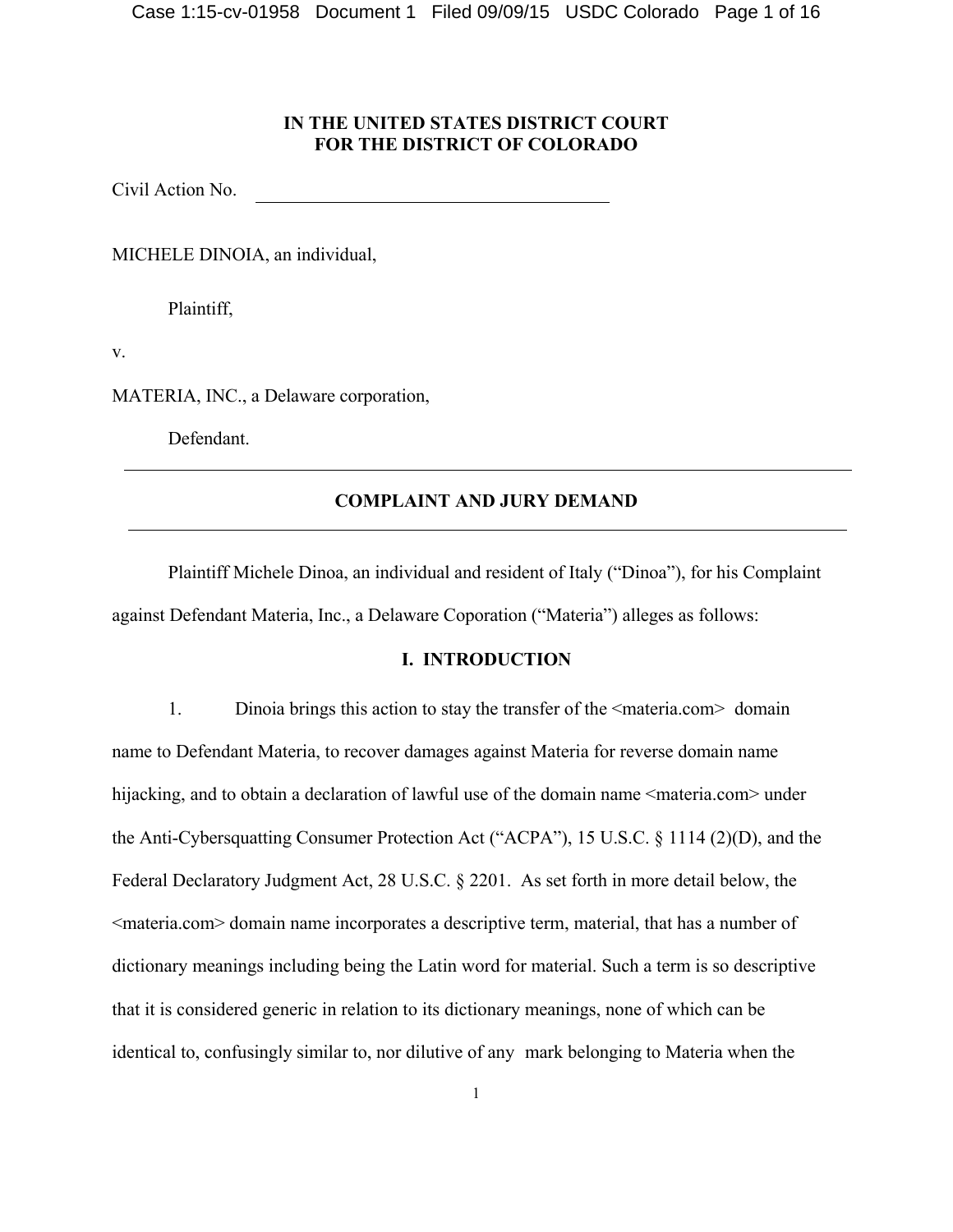### Case 1:15-cv-01958 Document 1 Filed 09/09/15 USDC Colorado Page 2 of 16

domain name was first registered in 2001. Materia has claimed exclusive rights to the generic term "Materia" for goods and services related to definitions for that same generic and therefore has little or no exclusive rights to that name. Dinoia lawfully registered the domain name with no knowledge of Materia, has legitimate interests in respect of the domain name, and has consistently acted in good faith.

2. In proceedings under the Uniform Domain-Name Dispute Resolution Policy ("UDRP") of the Internet Corporation for Assigned Names and Numbers ("ICANN"), Materia knowingly provided the UDRP panel with materially false, incomplete, and misleading information in an effort hijack the <materia.com> domain name from Dinoia. Materia knowingly and materially misrepresented that the  $\leq$ materia.com> domain was identical to, confusingly similar to, or dilutive of a mark that exclusively belonged to Materia as early as the very beginning of 1999. Materia's material misrepresentations caused the UDRP panel to order the transfer of the domain name to Materia. Accordingly, Dinoia asks for a declaration of lawful use of the domain name, injunctive relief prohibiting the transfer of the domain name to Materia, and for damages caused by Materia's reverse hijacking.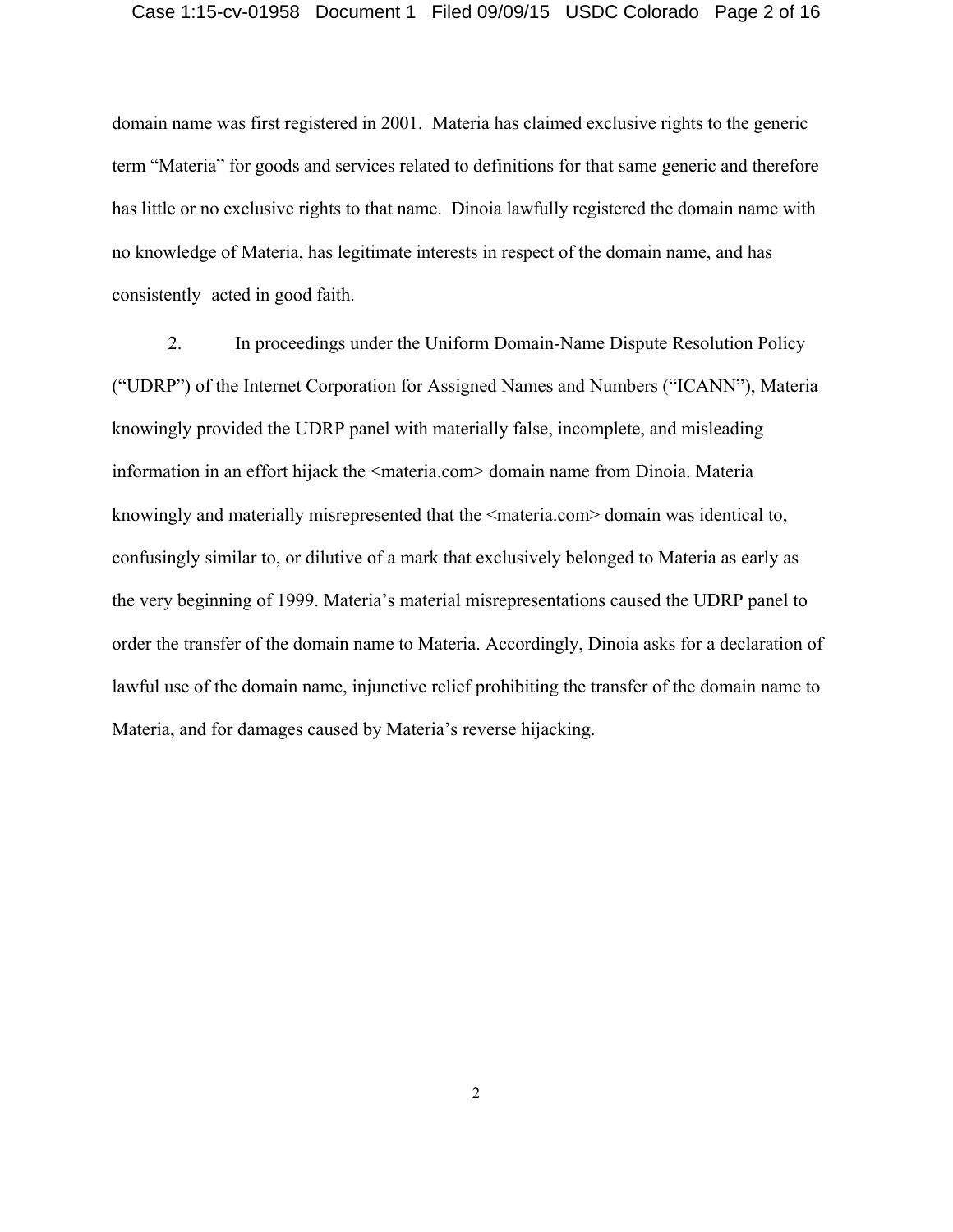#### **II.PARTIES**

3. Plaintiff Dinoia is an individual and a citizen of Italy located at Via De Sica 5, Pineto, TE 64025, Italy.

4. Upon information and belief, Defendant Materia is a corporation organized and existing under the laws of the State of Delaware having a principal place of business at 60 North San Gabriel Blvd., Pasadena, CA 911072.

### **III. JURISDICTION AND VENUE**

5. Subject matter jurisdiction is proper under 28 U.S.C. § 1331, § 1338 and § 2201 and 15 U.S.C. § 1121 because this action involves a federal question arising under 15 U.S.C. § 1114(2)(D)(iv) and (v), and 15 U.S.C. § 1125(d).

6. This Court has personal jurisdiction over Materia because Materia expressly agreed to submit to the Court's personal jurisdiction. Specifically, Materia filed a UDRP Complaint in which it agreed to submit to personal jurisdiction in "the location of the principal office of the concerned registrar" with respect to any challenge to the decision of the UDRP panel. The domain name <materia.com> is registered with Name.com, Incorporated, (the "Registrar"), a corporation organized and existing under the laws of the State of Delaware, having a principal place of business at 2500 East Second Avenue, Second floor, Denver, Colorado 80206. Because the concerned Registrar's principal office is in the State of Colorado, Materia has expressly consented to personal jurisdiction in the State of Colorado.

7. Venue is proper under 28 U.S.C. § 1391(b) and § 1391(c)(2).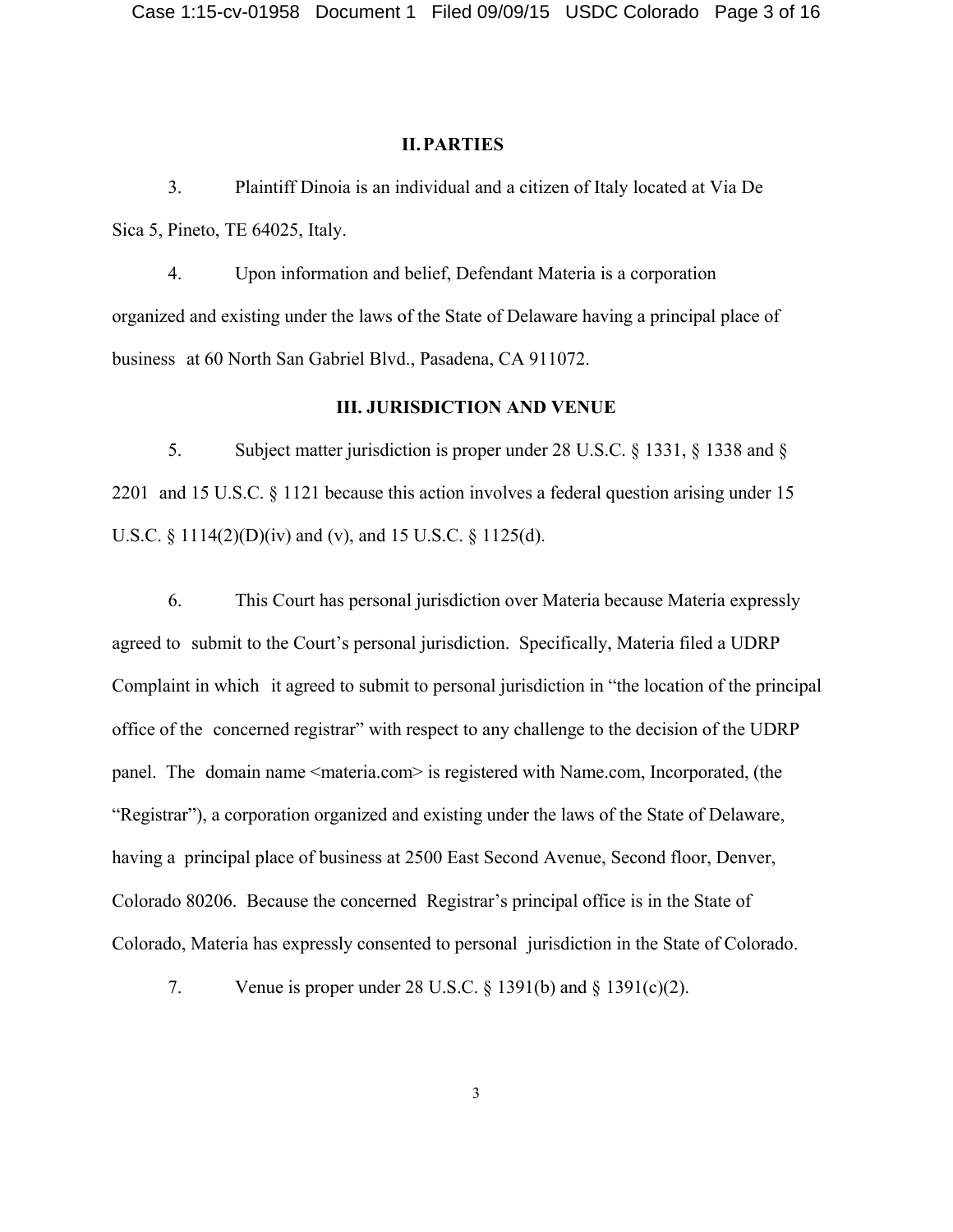## **IV. BACKGROUND**

8. Michele Dinoia ("Dinoia"), registered the <materia.com> domain name on his own behalf on July 2, 2001.

9. The domain name <materia.com> is currently registered with the Registrar Name.com, Incorporated.

10. As of September  $8<sup>th</sup>$ , 2015, Dinoia owns and has used the  $\leq$ materia.com  $\geq$  domain name in good faith since its registration on July 2, 2001. *See* Exhibit 1.

11. Dinoia has developed a large portfolio of domain names incorporating common words, acronyms, generic dictionary words, phrases, topics, and geo-locations, some of which have been the subject of inquiries by third parties wishing to purchase such domain names for their own use.

12. As a user and seller of generic domain names, Dinoia owns and operates numerous domain names and has a legitimate business interest in owning and operating generic domain names along with their associated websites.

13. Dinoia does not send outbound emails, call third parties, or make any other outbound communication unless he receives an inquiry first initiated by an inquiring party. Dinoia never initiated contact with Materia about the domain name <materia.com> or about any other domain names.

14. Dinoia had no knowledge of Materia at the time  $\leq$ materia.com $\geq$  was registered.

15. At the time of the registration of the domain name <materia.com>, Materia had no common law or federal trademark rights to the term "materia" for any goods or services.

16. As of the date of the filing of this Complaint, Dinoia registered, used and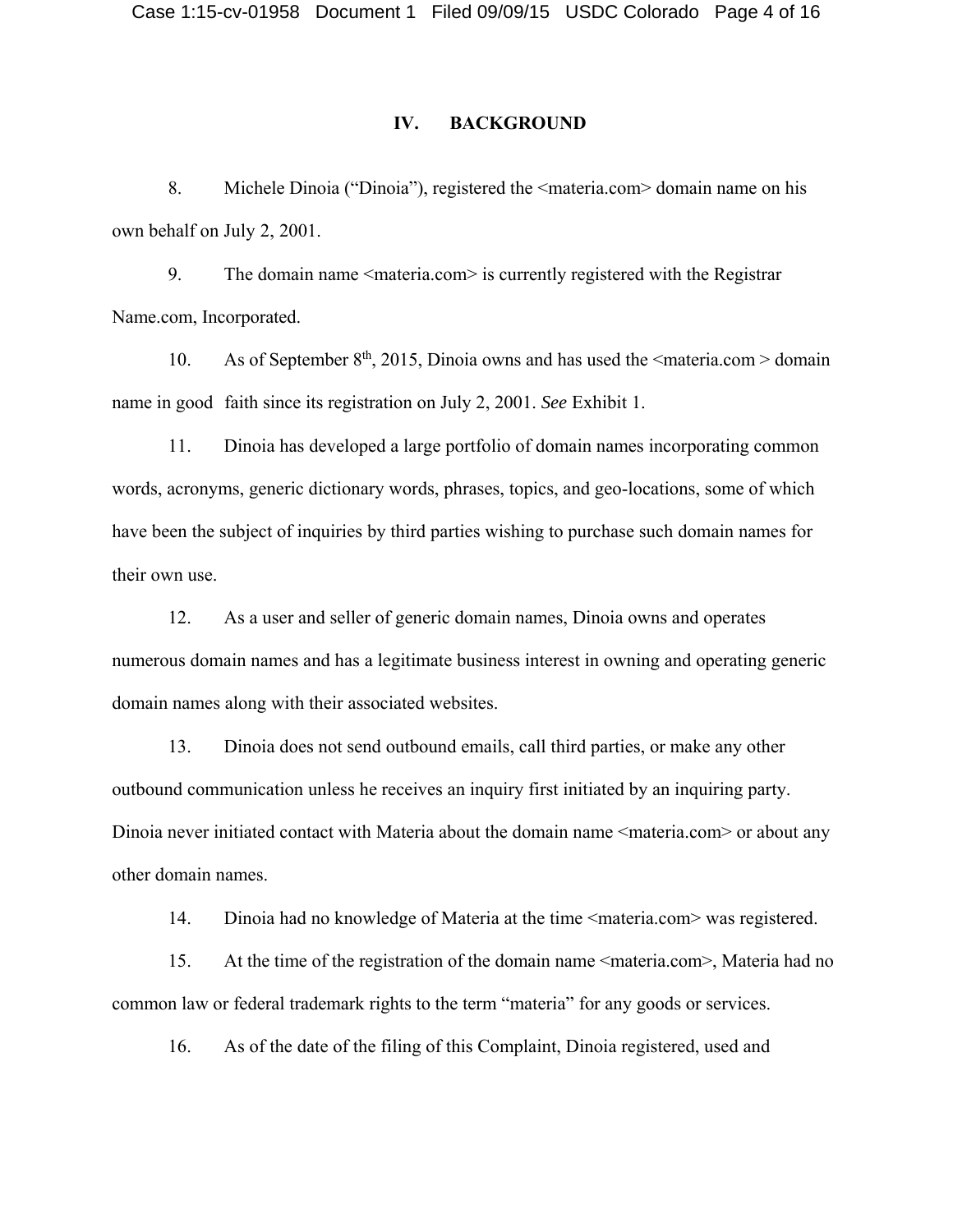#### Case 1:15-cv-01958 Document 1 Filed 09/09/15 USDC Colorado Page 5 of 16

continues to use the  $\leq$ materia.com  $\geq$  domain name in good faith and its current and past use was and continues to be a bona fide use.

17. The term "materia" is Latin for "matter" or "material", and it the term is still used as meaning "matter" in Italian, the native language of Dinoia. This term in the domain name  $\leq$ materia.com $\geq$  is common, generic, and descriptive of matter and materials, including services related to matter and materials. As such, no likelihood of confusion exists between Dinoia and any mark belonging to a third party including, in particular, Materia. *See* Exhibit 2.

18. The registration and trade in domain names containing generic words constitutes a bona fide use of such generic domain names.

19. Further, the generic one word term "materia" was not coined by Materia; rather, it is a common term used by numerous third parties in both descriptive and non-descriptive uses with over 364 pending or inactive trademarks worldwide. *See* Exhibits 3 through 6.

20. Materia has claimed exclusive rights to the term "materia" for its goods and services based on its alleged use of the name and term "materia" continuously in relation to its goods and services since at least 1999.

21. Materia claims its right to the term "materia" as a mark for its goods and services since 1999 based on this paragraph placed on Materia's webpage located at www.materiainc.com sometime during the year 2000: "Materia is a world leader in the development and commercialization of metathesis technology. Materia's proprietary technology, based on metathesis catalysts developed at the California Institute of Technology (Caltech), can be utilized in the production of numerous high value added products. These products consist of unique classes of polymers, macromonomers, and natural products such as pheromones, flavor & fragrance additives, and pharmaceutical intermediates. Materia has established strategic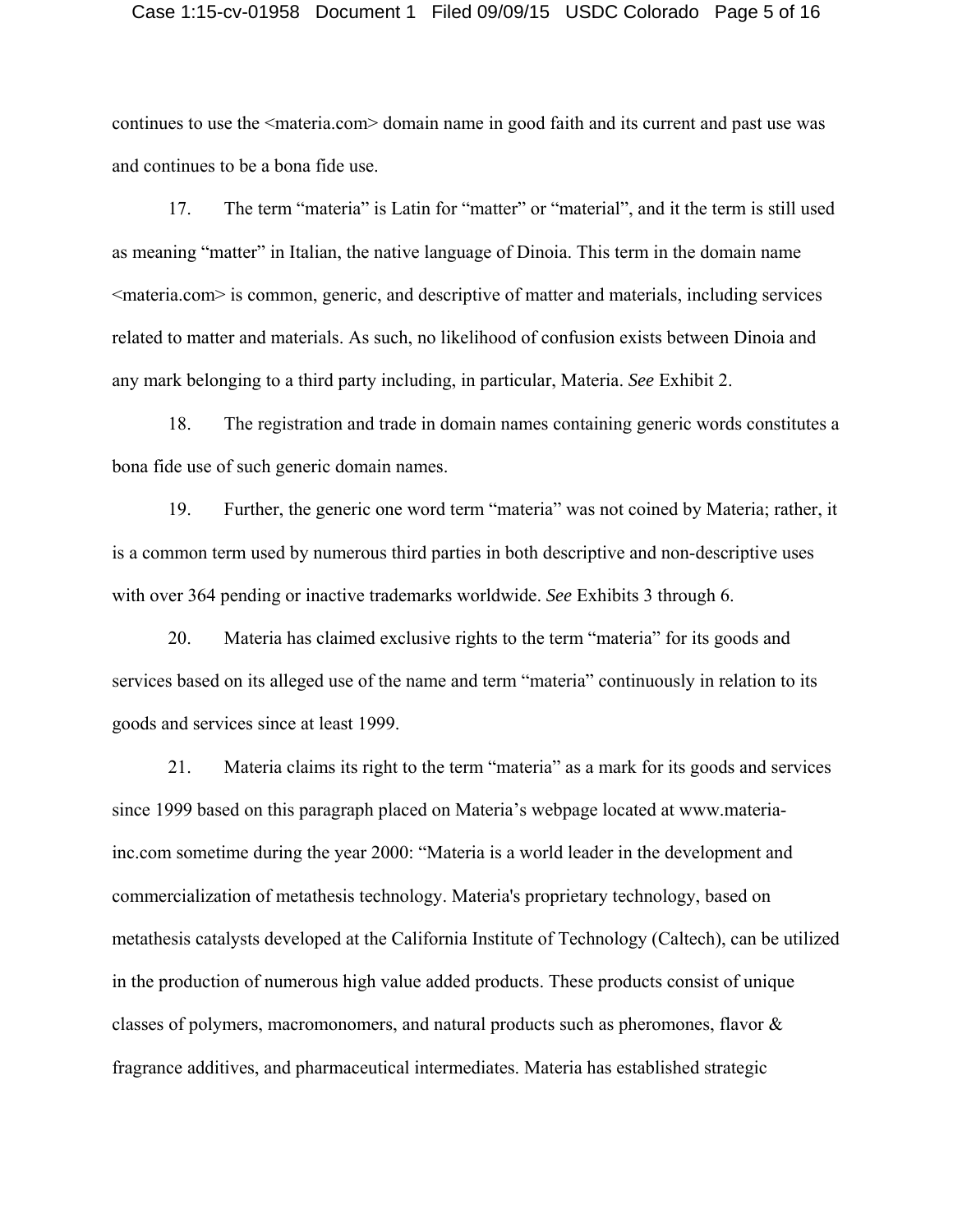### Case 1:15-cv-01958 Document 1 Filed 09/09/15 USDC Colorado Page 6 of 16

partnerships in each of these product areas to facilitate rapid development and commercialization of its technology. Materia's technology is protected by over 60 issued and pending patents in the fields of catalyst compositions and preparations, resin compositions, natural product syntheses, and applications thereof. Materia, Inc. was founded in October 1997, originally as Advanced Sports Materials (ASM), LLC, with a mission to adapt novel metathesis polymer technology from the California Institute of Technology for use in sports, recreational, and marine products. In February 1998, ASM raised \$1.3 million in seed capital from private investors to license technology, build out laboratories, and hire scientific personnel. In 1999, the company's name was changed to Materia to reflect an expansion in product scope in conjunction with the further acquisition of exclusive license rights in additional high value-added areas including electronics, optics, ballistics, micro-replication, composite tooling and shielding, macromonomers, high performance additives, and natural products." *See* Exhibit 7.

22. Materia alleged in the UDRP Complaint that Materia registered the domain MATERIA-INC.COM on February 17, 1999, and has continuously operated a website at that domain name since at least August 2000. *See* Exhibit 8.

23. On August 22, 2014, Counsel for Materia submitted a trademark application including specimens of a material-inc.com webpage and a declaration pertaining to the alleged use of the mark in commerce which purported to show Materia's trademark use on the same materia-inc.com website at least as early as 00/00/1999, prior to the date of Materia's incorporation and prior to any use of the term "materia" in connection with Materia's services. *See* Exhibits 9 and 10.

24. A third party website the Wayback Machine Internet archive found online at archive.org shows that a different website page being used on Materia's website at material-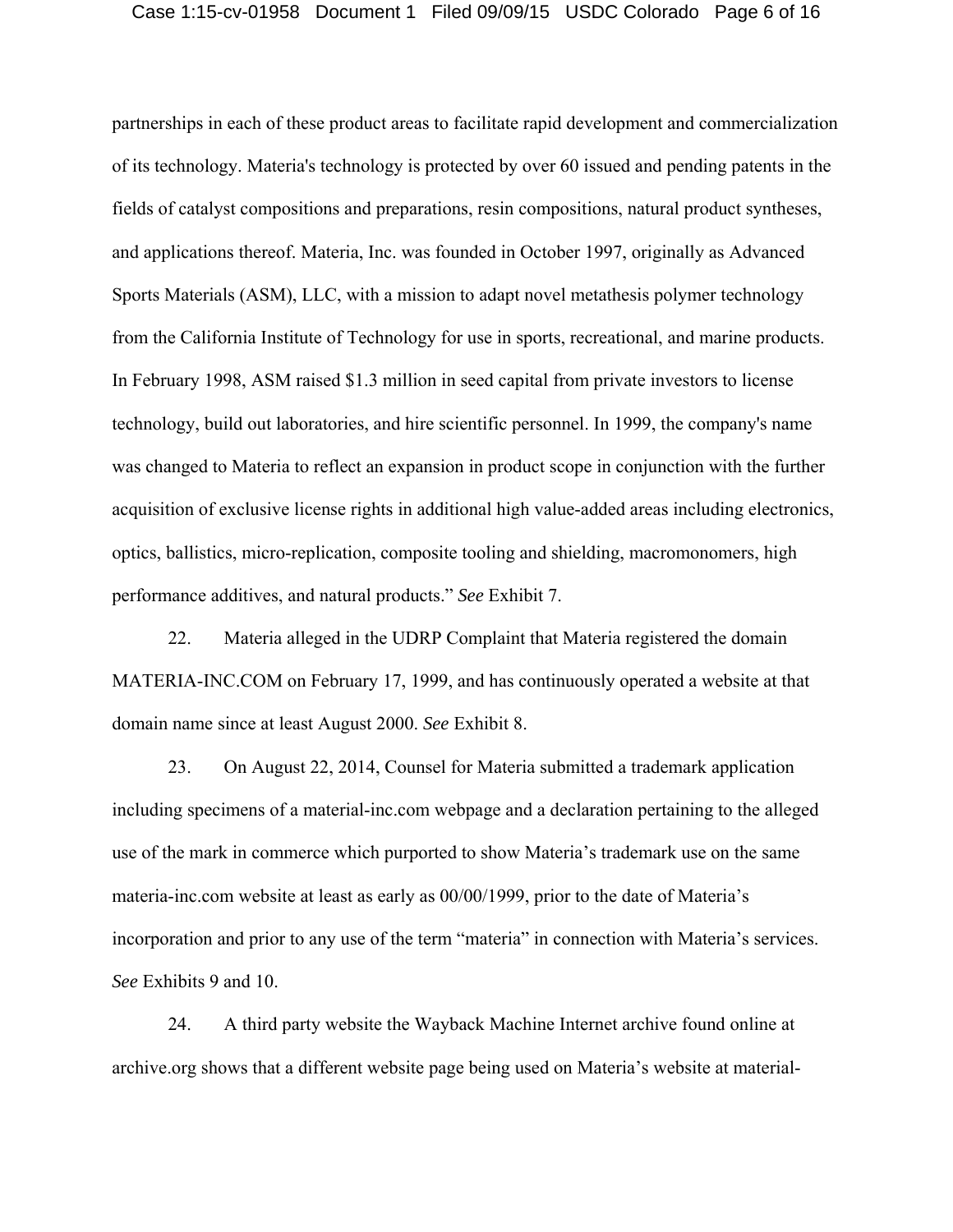inc.com and not the specimen filed with the U.S. Patent Office as being in use as of 00/00/1999. *See* Exhibit 7.

25. On February 20, 2015, an unknown individual contacted Dinoia in Italy to inquire as to whether the <materia.com> domain name was for sale on behalf of Materia. The unknown individual presented himself as a premium domain name broker and he did not disclose his client was Materia. *See* Exhibit 11.

26. On March 17, 2015, Dinoia received another e-mail from Materia's broker agent confirming Dinio's declination of Materia's offer of \$50,000 for the rights to the domain name <materia.com>. *See* Exhibit 12.

27. In Materia's communciations with its domain name broker, Materia's representative purposefully and willfully did not disclose that Materia was the prospective buyer. *See* Exhibit 13.

28. On May 19, 2015, Materia's counsel sent a letter to Dinoia demanding that Dinoia cease all use of the domain name <materia.com> and transfer the domain name to Materia based on the alleged use of the mark in commerce on 00/00/1999, prior to the date the domain name <material.com> was registered will full knowledge that the statements in the demand were false and intended to mislead Dinoia. Dinoia declined to do so. *See* Exhibit 14.

29. On July 2, 2015, Materia filed Case No. FA FA1507001627209 with the National Arbitration Forum ("NAF") in accordance with the UDRP seeking to force Dinoia to transfer ownership of <materia.com> to Materia. *See* Exhibit 8.

30. In its submissions to the NAF panel, Materia knowingly and materially misrepresented its alleged use of "Materia" with certain services going back to 00/00/1999, before the date of the registration of the domain name <materia.com> and before the date of the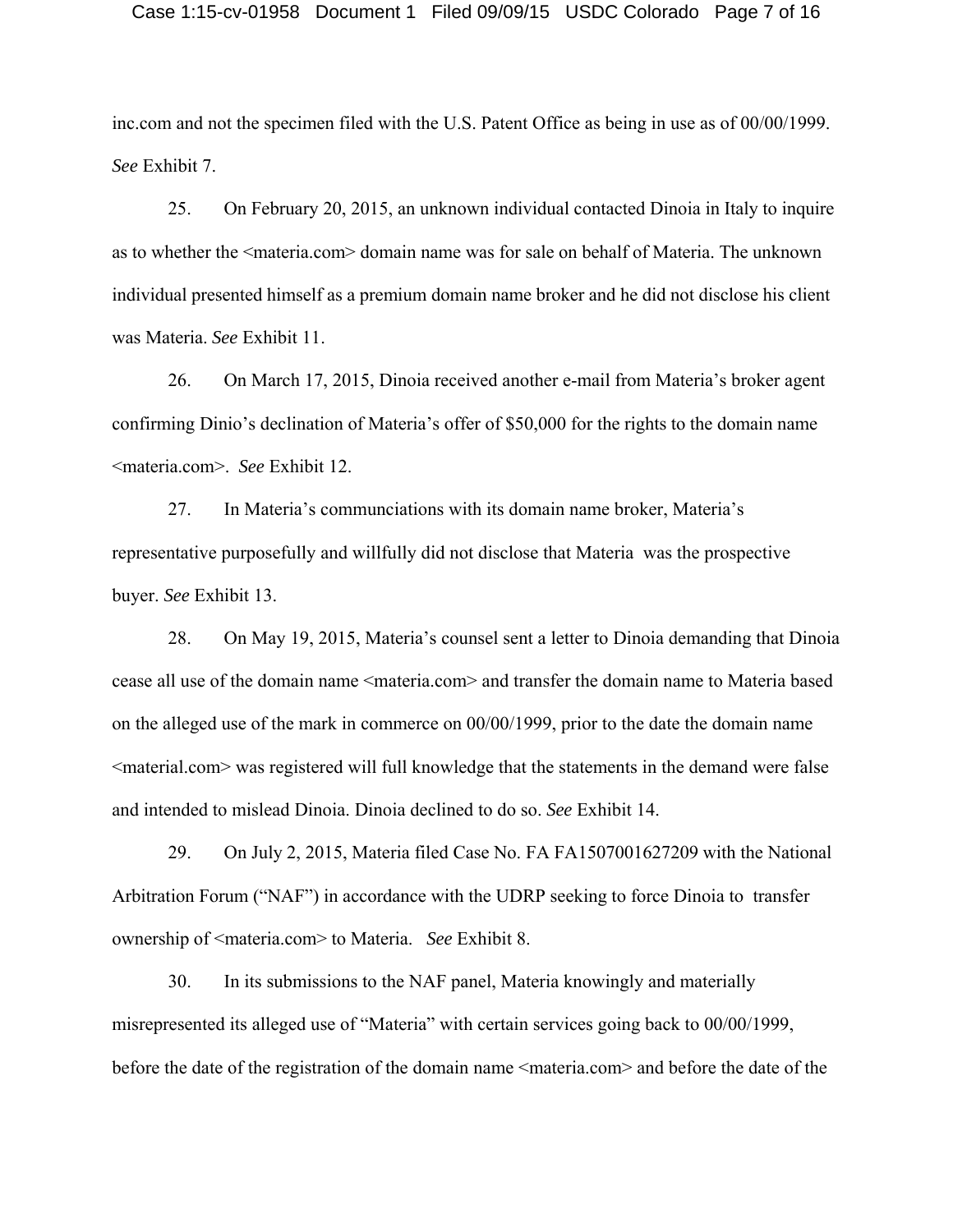#### Case 1:15-cv-01958 Document 1 Filed 09/09/15 USDC Colorado Page 8 of 16

incorporation of Materia. These statements of alleged use from 00/00/1999 are false.

31. Materia further misrepresented the factual background between the parties to show bad faith on the part of Dinoia.

32. Additionally, Materia waited until 2012, over 13 years from the date that use was first alleged, to file a United States registration for a trademark for the term "materia" claiming excludive use of the term "materia" with its services from at least 0/0/1999.

33. Further, Materia also waited over 14 years to file a complaint under the UDRP to gain a transfer of the domain name <materia.com>.

34. Materia's purposeful and undue delay in filing its UDRP action therefore bar any relief under the doctrine of laches.

35. On August 20, 2015, the arbitration panel in the UDRP proceeding issued its ruling in favor of Materia. The panel's decision was based on Materia's misrepresentation that the <materia.com> domain name is identical or confusingly similar to a trademark or service the beginn mark in which Materia has rights at least as early as . On August 25, 2015, the Registrar, the registrant, Dinoia and Materia were notified by NAF of the panel's decision.

36. Under ICANN Rule 4(k), the Registrar is required to allow 10 business days after the date the decision is transmitted to the parties. Rule 4.k. states: "k. Availability of Court Proceedings. The mandatory administrative proceeding requirements set forth in Paragraph 4 shall not prevent either you or the complainant from submitting the dispute to a court of competent jurisdiction for independent resolution before such mandatory administrative proceeding is commenced or after such proceeding is concluded. If an Administrative Panel decides that your domain name registration should be canceled or transferred, we will wait ten (10) business days (as observed in the location of our principal office) after we are informed by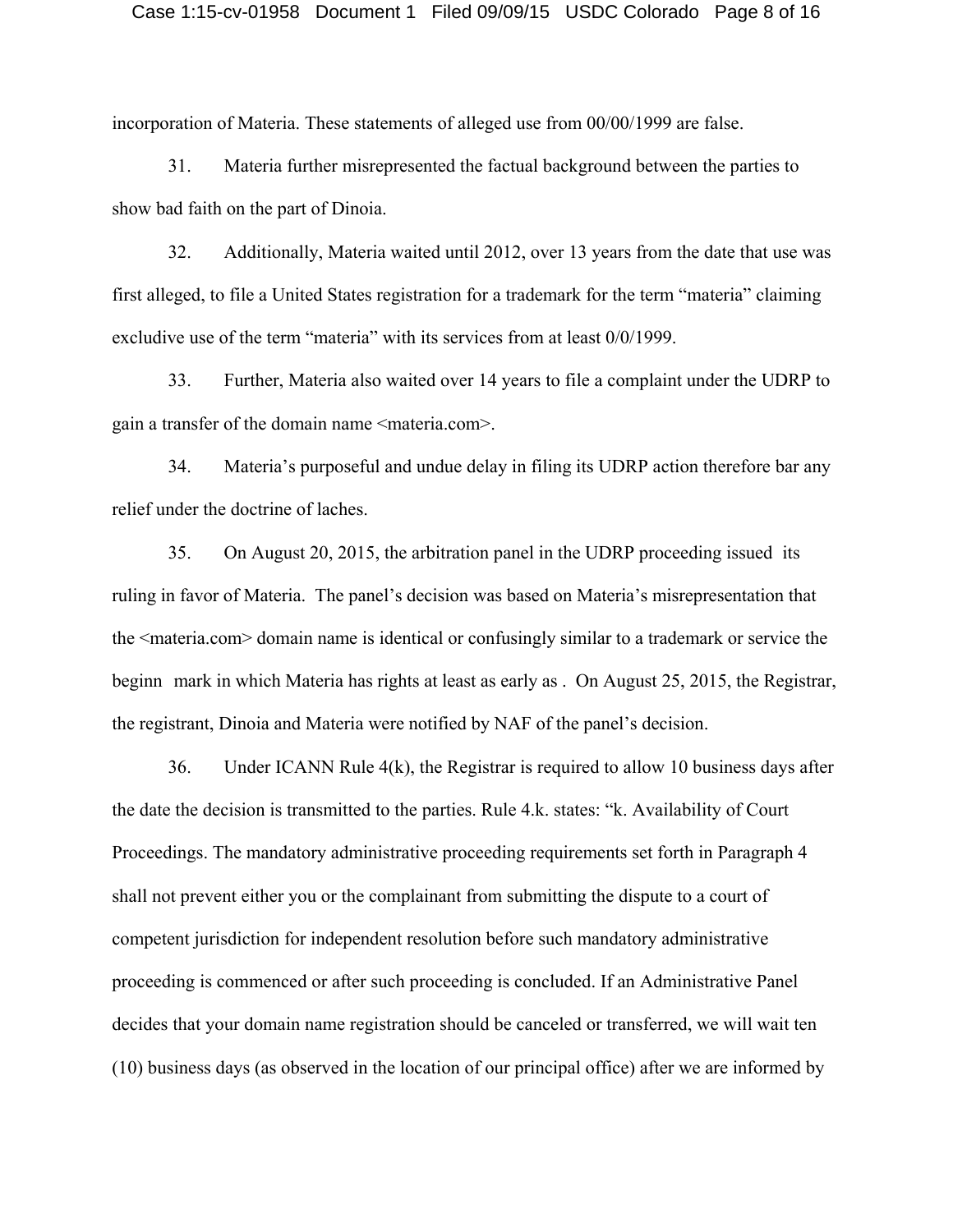### Case 1:15-cv-01958 Document 1 Filed 09/09/15 USDC Colorado Page 9 of 16

the applicable Provider of the Administrative Panel's decision before implementing that decision. We will then implement the decision unless we have received from you during that ten (10) business day period official documentation (such as a copy of a complaint, file-stamped by the clerk of the court) that you have commenced a lawsuit against the complainant in a jurisdiction to which the complainant has submitted under Paragraph 3(b)(xiii) of the Rules of Procedure. (In general, that jurisdiction is either the location of our principal office or of your address as shown in our Whois database. See Paragraphs 1 and 3(b)(xiii) of the Rules of Procedure for details.) If we receive such documentation within the ten (10) business day period, we will not implement the Administrative Panel's decision, and we will take no further action, until we receive (i) evidence satisfactory to us of a resolution between the parties; (ii) evidence satisfactory to us that your lawsuit has been dismissed or withdrawn; or (iii) a copy of an order from such court dismissing your lawsuit or ordering that you do not have the right to continue to use your domain name." *See* Exhibit 15.

37. This complaint is being filed on the last business day of the 10 day waiting period window after the August 25, 2015 date the arbitration decision was transmitted to the parties, on September 9, 2015.

38. On August 25, 2015, the Registrar's representative Ryan Clarey notified Counsel for Dinoia by email that the Registrar would not be giving Dinoia the full 10 business day waiting period window ending at the end of business day September 9<sup>th</sup>, 2015. Mr. Clarey stated that "[p]er the UDRP decision, Name.com will transfer the domain 10 business days after the decision was received." And that "[t]he domain will be transferred on 9/8/2015. The transfer will take place unless we are properly notified of appropriate legal action commenced against the Complainant prior to this date." Counsel then notified Registrar's representative Erik Kinney that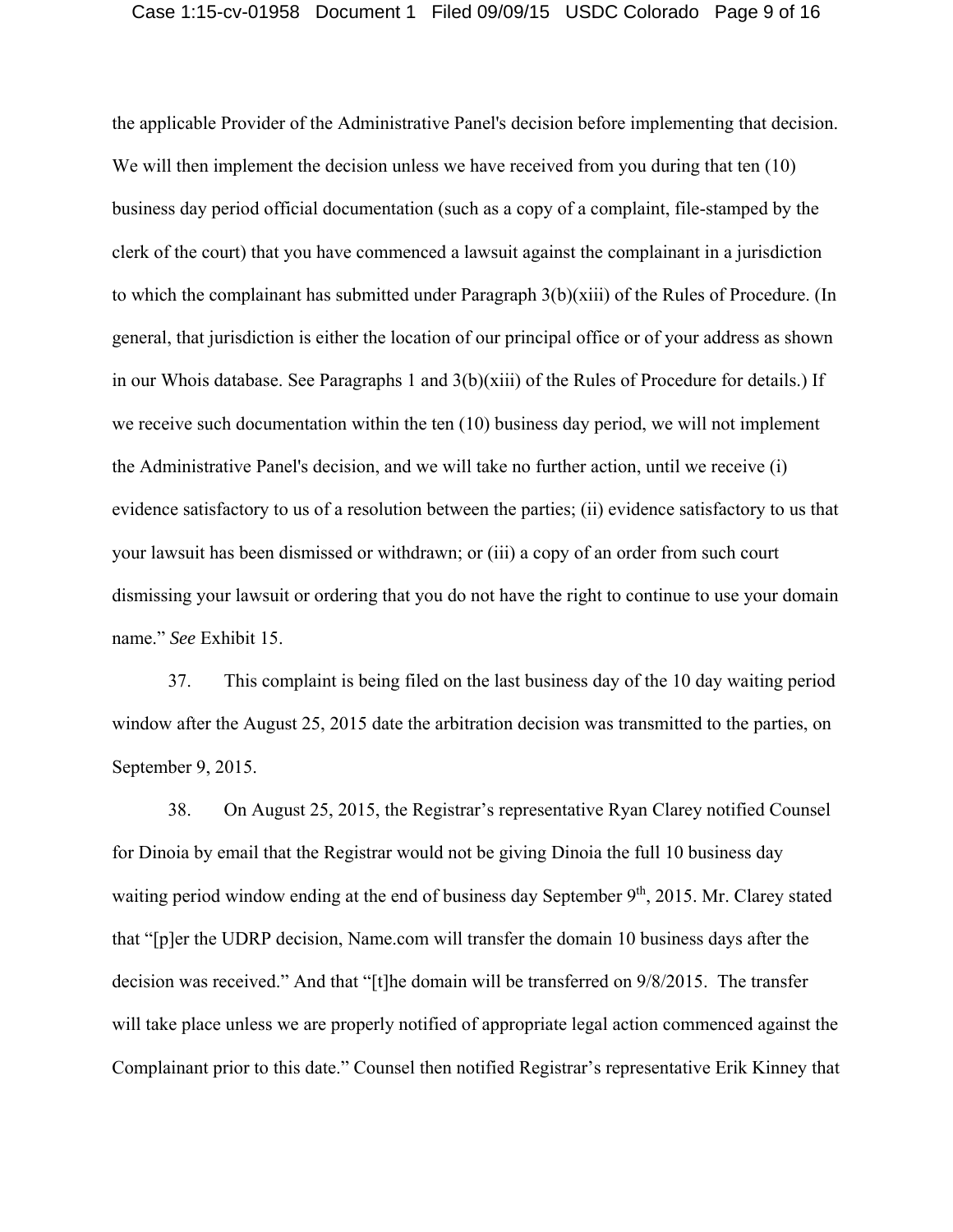# Case 1:15-cv-01958 Document 1 Filed 09/09/15 USDC Colorado Page 10 of 16

the 10 business days after the decision was transmitted to the parties ended on September 9<sup>th</sup> and not September 8<sup>th</sup> and that the last day in which Dinoia had to file this action is September 9<sup>th</sup>. Registrar's representative Erik Kinney replied by email on September 9<sup>th</sup> stating that "Upon" review, Name.com finds that the appropriate wait period was provided and will not be amending the action date nor returning the domain to the previous account. You may provide us with any challenge filed regarding this decision and we will take appropriate action to freeze the domain per such filing. Please provide us with any such filing or US court decision and we will be glad to assist further. If you should have any further questions, please do not hesitate to contact us." *See* Exhibit 16.

39. Upon information and belief, notwithstanding the notice to the Registrar of the required 10 business day waiting period after the decision was rendered, the Registrar including one or more unknown individual representatives of the Registrar, failed to abide by ICANN Rule 4(k) and willfully and purposefully transferred the domain name <materia.com> to Materia on September 9<sup>th</sup> before 11AM Mountain Time thereby transferring this domain name without authorization to Materia without allowing the full 10 business days in which Dinoia has to file the present action leading to the unlawful and immediate deprivation of title and use of the domain name <material.com> by Dinoia. *See* Exhibit 17.

40. Once the true identities of the parties which transferred the domain name  $\leq$ materia.com  $>$  on September 9<sup>th</sup>, 2015, or induced the unlawful transfer of the domain name <materia.com> prematurely, become known, Dinioa will amend the present Complaint to include those individual and request appropriate and immediate action be taken by this Court to rectify this unlawful action.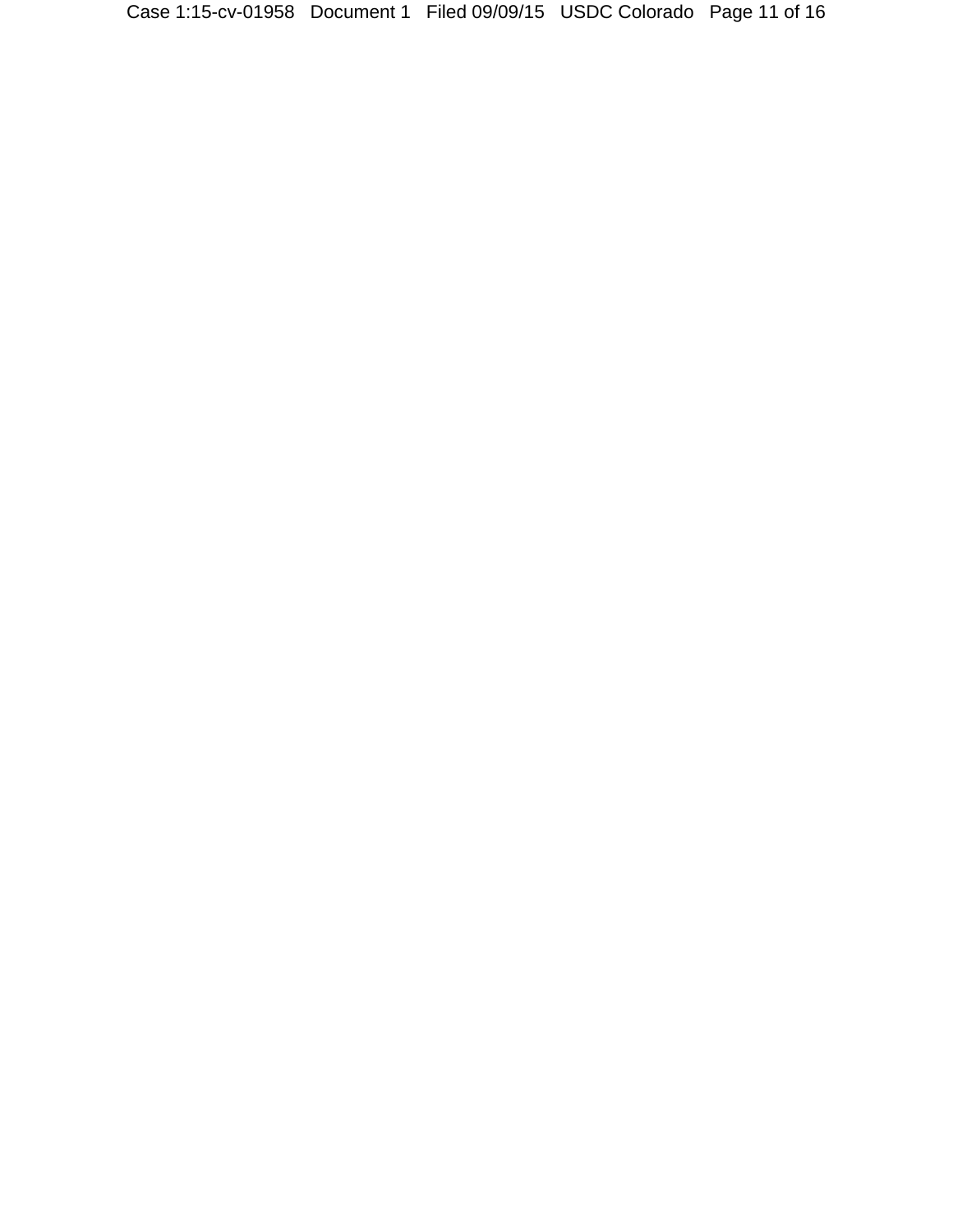### **COUNT I**

## **Declaration under the Anticybersquatting Consumer Protection Act**

41. Dinoia hereby incorporates the allegations of paragraphs 1 through 40 as if set forth here in full.

42. Dinoia's registration and use of the <materia.com> domain name does not violate federal trademark law and is wholly permissible under both federal and state trademark laws.

43. In connection with the registration of the domain name  $\leq$  materia.com in July of 2001, Dinoia had no bad faith intent to profit from Materia's non-existent trademark rights in the term "materia" for any product or service of Materia, as contemplated by 15 U.S.C. § 1125 $(d)(1)(A)(i)$ .

44. As Materia had no rights in the mark "materia" as of the registration date of the domain name <materia.com>, Dinoia neither had nor could he have had any intent to divert consumers from Materia's online location to a site that could harm any goodwill represented by Materia's non-existent mark, either for commercial gain or with the intent to tarnish or disparage the non-existent mark, by creating a likelihood of confusion as to the source, sponsorship, affiliation, or endorsement of the site.

45. Dinoia has provided no misleading contact information when applying for the registration of the domain name, nor has he failed to maintain accurate contact information.

46. The <materia.com> domain name contains no term which is identical or confusingly similar to marks of others that were distinctive at the time of registration of the domain name, nor was the registration of the domain name dilutive of famous marks that were famous at the time of registration.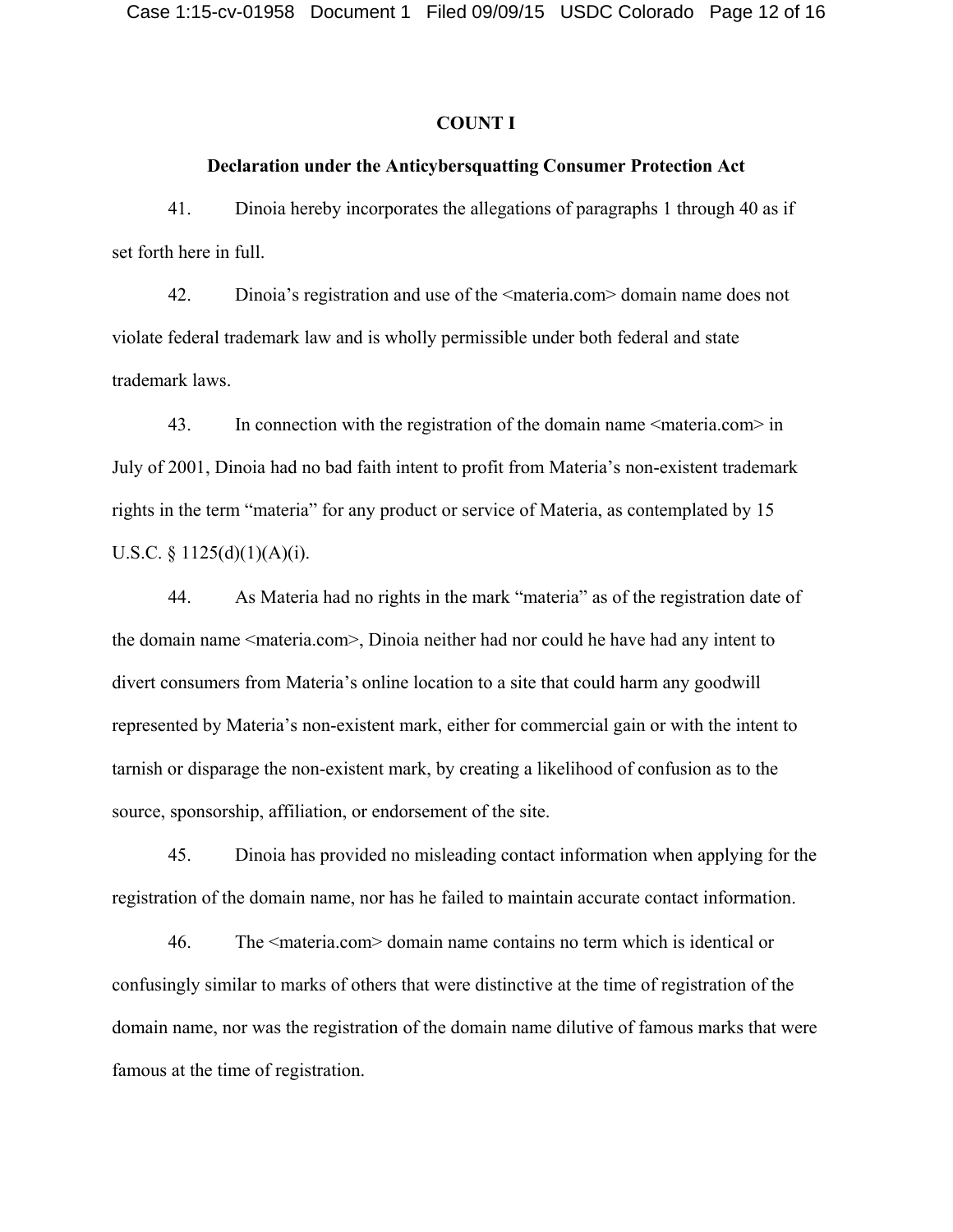47. The <materia.com> domain name contains no mark that is either distinctive or famous within the meaning of 15 U.S.C.  $\S$  1125(c).

48. At the time of the registration, the domain name <materia.com> was not identical, confusingly similar to, or dilutive of any mark belonging to Materia, as contemplated by 15 U.S.C.  $\S$  1125(d)(1)(A)(ii).

49. As required by 15 U.S.C. § 1114(2)(D)(v), Dinoia has given notice to Materia of Dinoia's intent to file an action to establish that its registration and use of the domain name <materia.com> was not and is not unlawful under the Anticybersquatting Consumer Protection Act.

50. A dispute exists between Dinoia and Materia concerning Dinoia's right to register and use the domain name <materia.com>. As a consequence thereof, an actual and justiciable controversy exists between Dinoia and Materia.

51. Dinoia seeks a declaration that its registration and use of  $\leq$ materia.com> is lawful and that the UDRP panel's decision is incorrect and contrary to law.

52. Dinoia is and will be irreparably harmed if the <materia.com> domain is transferred to Materia.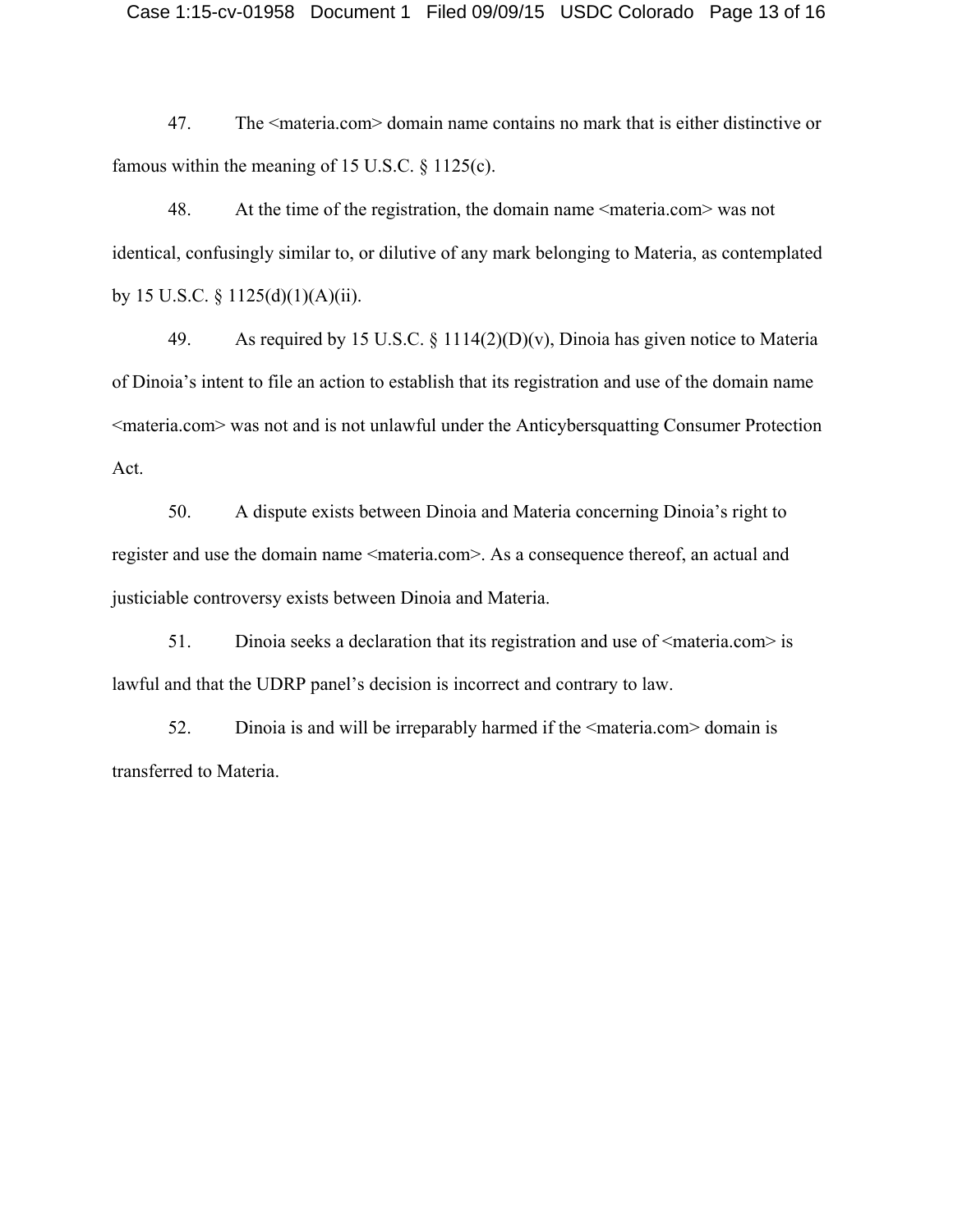# **COUNT II Reverse Domain Name Hijacking**

53. Dinoia hereby incorporates the allegations of paragraphs 1 through 52 as if set forth here in full.

54. Materia initiated the UDRP proceeding against Dinoia in a bad faith effort to deprive Dinoia of the <materia.com> domain name when Materia had no right to the name.

55. Materia knowingly provided the UDRP panel with false, incomplete, and misleading information in connection with its effort to gain control over the  $\leq$ materia.com $\geq$ domain name.

56. The UDRP panel's decision in favor of Materia was based on Materia's knowing and material misrepresentation that the <materia.com> domain name is identical or confusingly similar to a trademark or service mark in which Materia had rights as of the date of the registration of the domain name <materia.com>.

57. Materia's conduct was knowing, intentional, and improper and caused Dinoia to suffer damages that will be established at trial.

## **RELIEF REQUESTED**

Wherefore, Dinoia requests that this Court enter judgment:

A. declaring that Dinoia's registration and use of the domain name <materia.com> is not unlawful under the Anticybersquatting Consumer Protection Act;

B. declaring that Dinoia's registration and use of the domain name <materia.com> is lawful;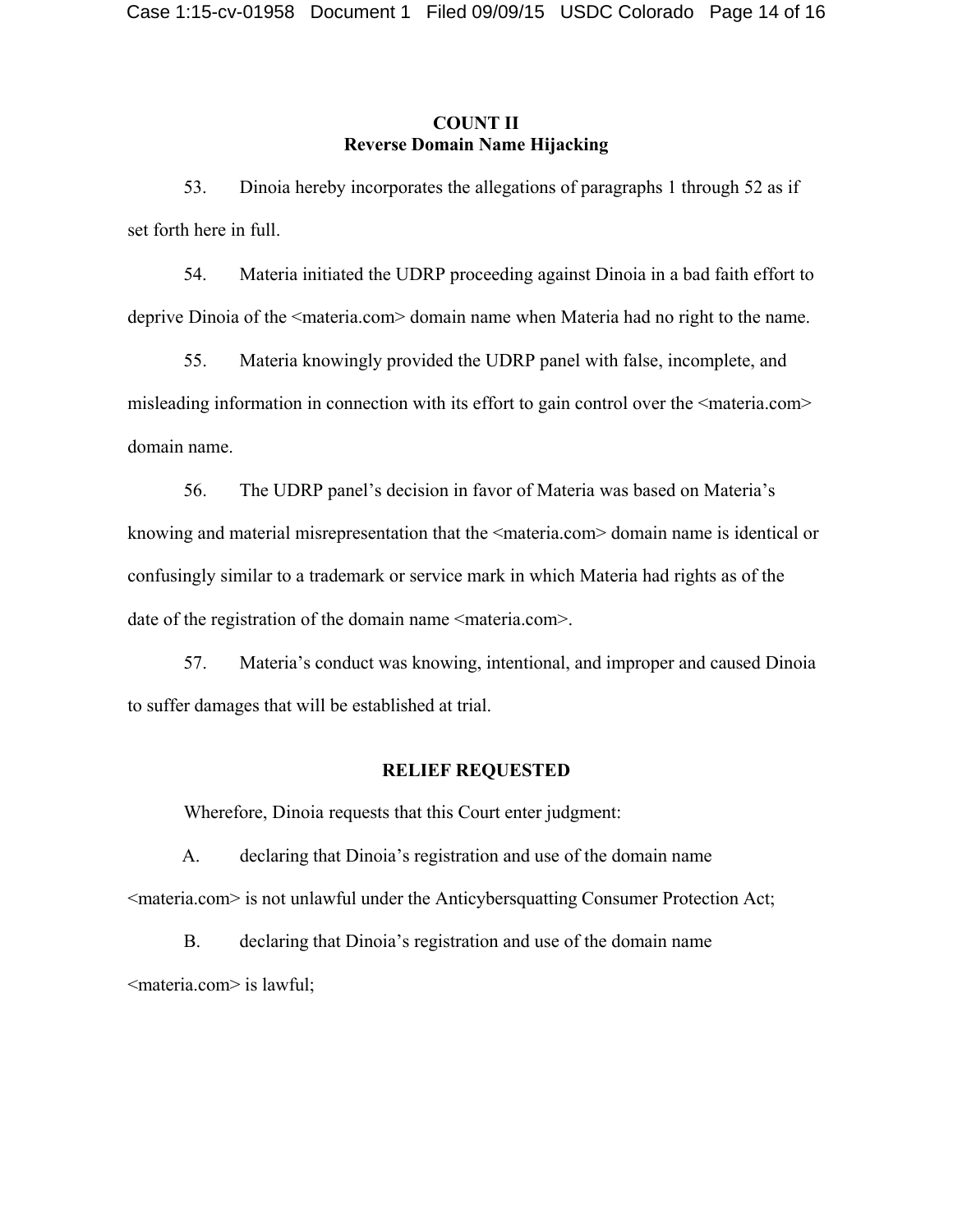#### **REQUEST FOR RELIEF**

Plaintiff requests the following relief:

A. declaring that Dinoia is not required to transfer the registration for the domain name <materia.com> to Materia;

B. declaring that any transfer by the Registrar before the 10 business day window after the arbitration decision was transmitted to the parties is null and void and any such transfer be immediately reversed;

C. entering a permanent injunction enjoining the Registrar from transferring the <materia.com> domain name to Materia;

D. entering a permanent injunction enjoining Materia not to accept a transfer of the domain name <materia.com> or claiming ownership thereof;

E. awarding Dinoia its damages caused by Materia's knowing and material misrepresentation that the <materia.com> domain name is identical or confusingly similar to a trademark or service mark in which APA had rights as of the registration date of the domain name <materia.com>;

F. awarding Dinoia damages for loss of use of the domain name <material.com> due to any unlawful transfer before the 10 business day window after the arbitration decision was transmitted to the parties;

G. awarding Dinoia his reasonable costs and attorneys' fees;

H. awarding Dinoia statutory damages under 15 U.S.C. § 1117; and

I. awarding Dinoia such other relief as the Court deems just and proper.